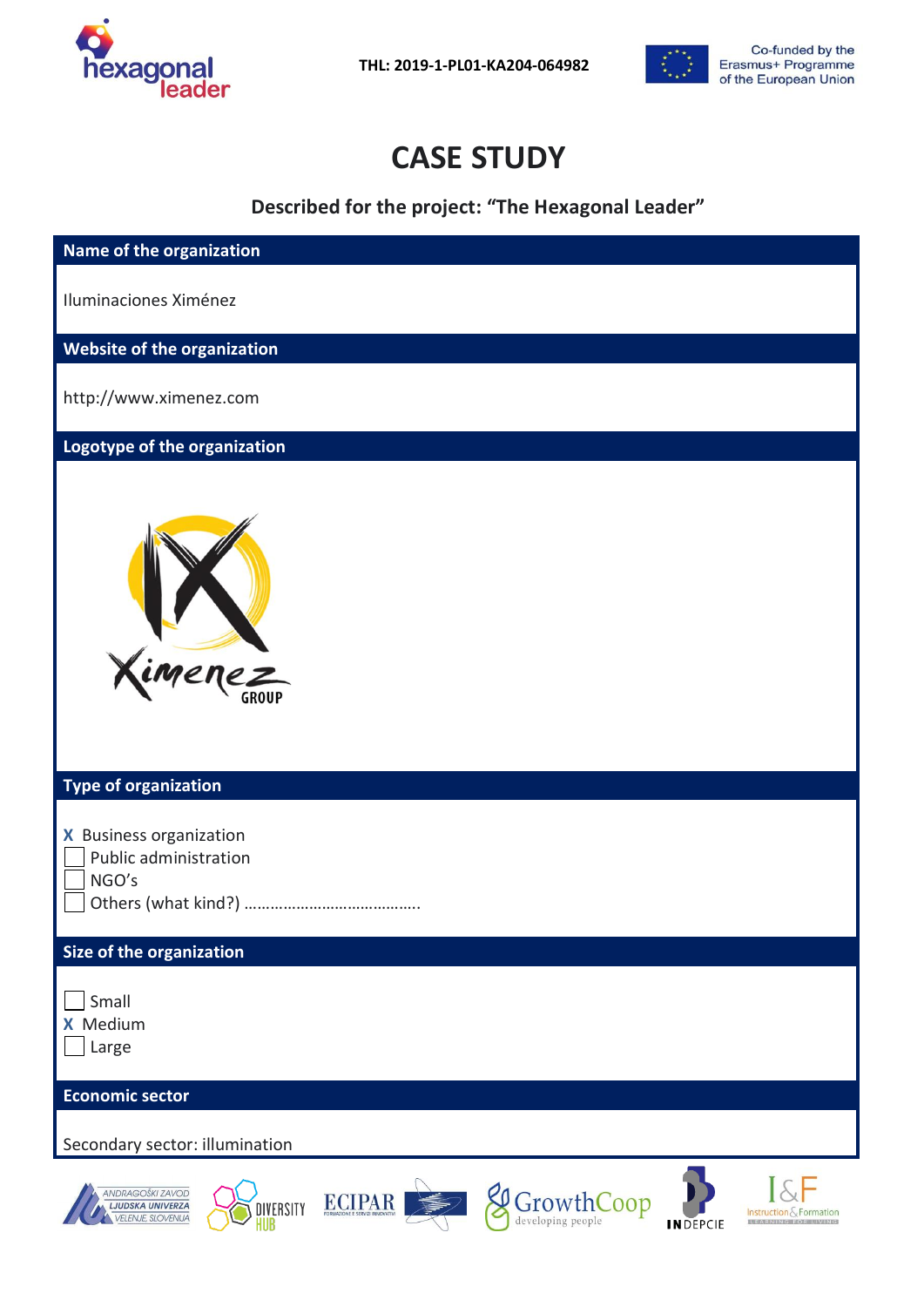



### **Brief description of the organization**

Ximénez Group was founded in 1945 by Francisco Jiménez Carmona in Puente Genil (Córdoba). The history of the company goes back to a simple star that the founder manufactured and installed at Christmas in his home appliance shop as a lure.

This idea was such a success with neighbours and shopkeepers in the area that, the following year, the town council commissioned Jiménez to light the main street of Puente Genil. This first order would soon be extended to the rest of the town and, in the following years, to other towns in Cordoba.

Little by little, the company grew, illuminating Andalusian fairs, the Valencian Fallas, carnivals and Christmas in much of Spain. Over the years, the second family generation drove its national development and made it the leader in decorative lighting in the country.

At the beginning of the new millennium, Ximénez took the leap abroad with the founder's grandchildren, which has made it one of the leading decorative lighting companies in the world today.

Today, Ximénez Group is one of the leading global decorative lighting companies whose activity extends over the five continents. Specialising in the development of motifs, large light structures and light shows for popular festivities and special projects, it also develops important work in the field of window dressing and the manufacture of products for distribution in large surfaces.

The group is made up of several companies or entities:

- Ximenez Iluminación: installation of decorative lighting structures in Spain.
- Ilmex: factory and international distribution.
- Ximenez Foundation: promotion of the fight against climate change.

All of them are located entirely in Puente Genil due to their loyalty to the town where 80% of their staff come from - 500 workers a month, 100 more in the Christmas campaign. The group has subsidiaries in Barcelona, Alicante, Madrid, Vigo and Malaga, as well as international representative offices in Andorra, Portugal, France, Holland, Scotland, Sweden, Norway, the United States and Mexico.

#### **Case study description (situation / the problem they are facing) [max 2000 characters]**

The crisis that the company had to go through as a result of the low consumption revolution was undoubtedly the trigger to start the internationalization process. A company without experience in international markets and who was not going through its best times had to set up a whole foreign trade department. Mariano Ximénez, CEO of the company: "This is a family business that my grandfather set up in 1945. It was developed all over the country and the second generation strengthened it and ended up conquering the national market. We, as the third generation - and I as the first grandson who entered the company - created this company (Ilmex) that did not exist, because we were only dedicated to installation. And when we created it, in 1998, I always had in mind that we had to go out into the world, because we saw decorative lighting projects in many countries. In 2004, In 2004, the company made the first attempt to enter the international market, however they did not achieve the expected result.











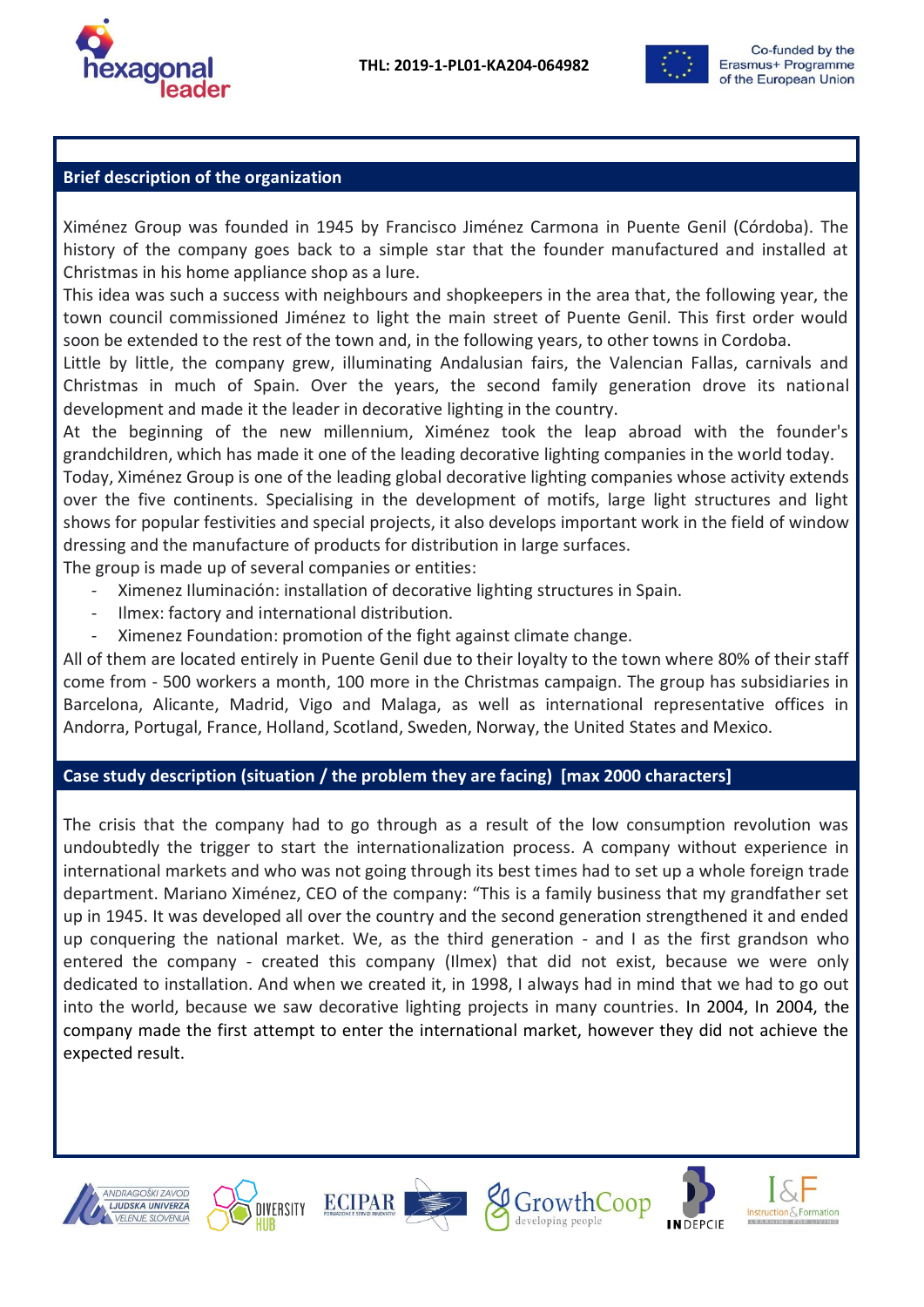



### **Suggested solutions (added pros and cons)**

#### 1. Embrace Change

The most effective modern leaders embrace the fact that we live in a rapidly changing world. By embracing change instead of fearing or resisting change, they make themselves ready to drive meaningful change — whether that means changing themselves, their team, the systems and structures of their organization, or even pivoting their business direction and vision.

Resistance to change within organizations isn't unusual, nor is it always a bad thing. However, when a chief feature of an organization's culture is its unwillingness to adapt to changing circumstances, the business is likely headed for trouble. Product obsolescence, low employee morale, and declining industry influence can cause irreparable harm to a company.

2. Become self-aware

Before we can change and grow, we need to first understand our starting point. What are our own limits, motivations, and emotional states? With self-awareness as a leader, you become better equipped to make impactful decisions and explore opportunities to grow the business. It will also help you identify the areas that need more growth for you and your team.

On the other hand, neglecting self-awareness is a major mistake for anyone to make. It diminishes one's influence on others and is a sign of low emotional intelligence. While it is disadvantageous for anyone to lack self-awareness, it is especially important for managers and executives to prevent themselves from losing their sense of self-awareness. Often a lack of self-awareness is what keeps managers back from becoming truly effective and actually becoming a genuine leader rather than just a manager.

3. Recognize and reward the value of learning in failure

Failure is inevitable when it comes to running a business. Leaders that learn from their mistakes and add these lessons into their personal toolkit are better equipped to continually push the boundaries of their own growth and that of their teams. It's also important to create a culture in your company where failure is recognized as a learning tool. This way, your team will be encouraged to grow and take innovative risks.

We learn more from our failures than from our successes. Ignoring our failures almost certainly results in us perpetuating them, but analysing our failures can provide us with knowledge that will help us prevent such failures in the future. In other words, failure teaches us what didn't work. As Thomas Edison is said to have pointed out, "I have not failed. I have just found 10,000 ways that will not work.

#### 4. Focus on the process as an ongoing project

No team or company will execute perfectly, 100% of the time. There will be moments when results do not meet expectations. This is why it's important to also focus on the process. By focusing on the process, you'll grow your team to achieve continued marginal improvements in execution.

Paradoxically, simply focusing on results will cause you to lose track of your project's purpose and end up failing on most occasions, having not worked on the basis of your planning system.

Visualising results and defining them in detail should be taken as a specific part of project planning, but not as the main purpose of the project. If you base success or failure simply on results, and with it, mood, then probably:











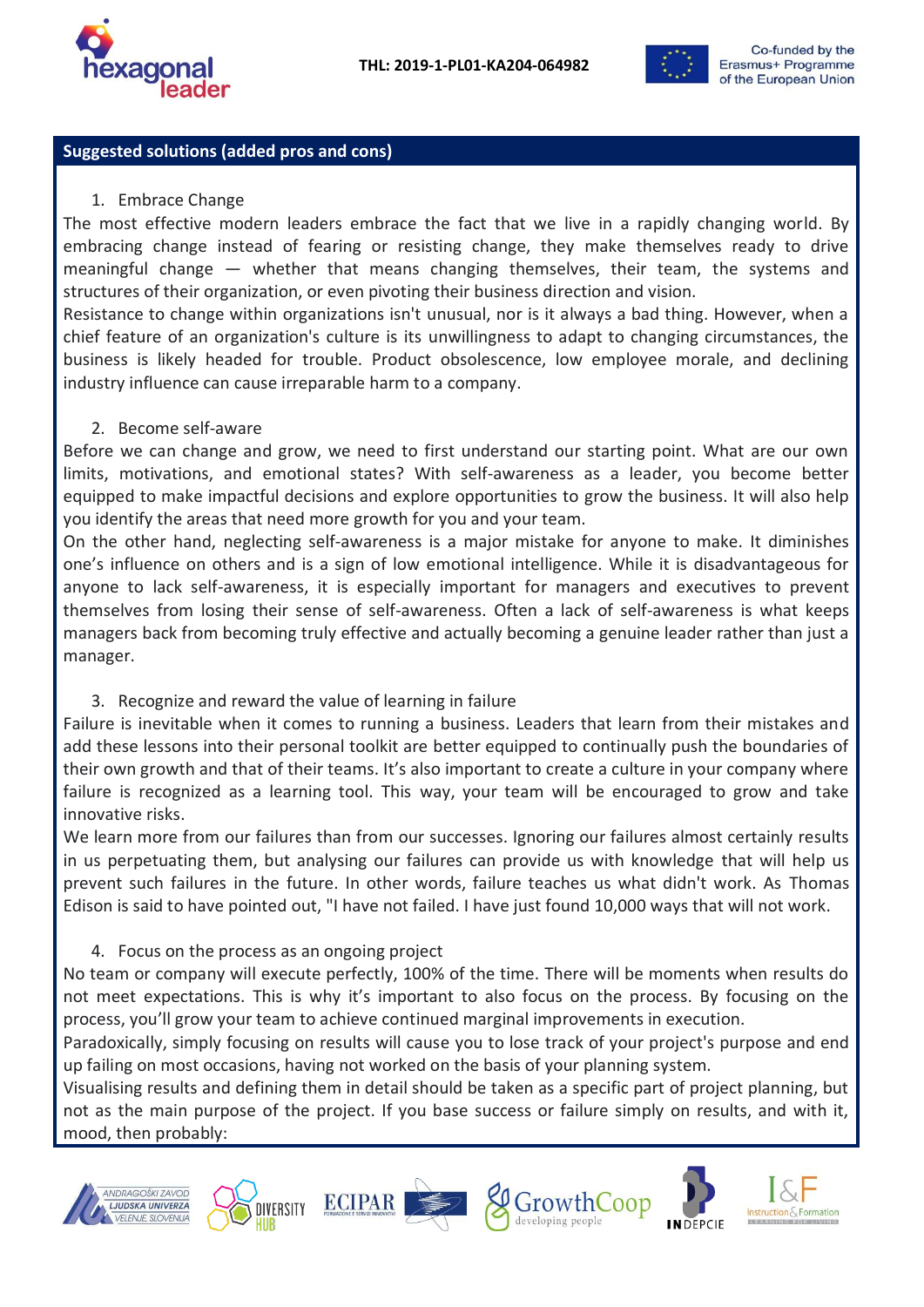**THL: 2019-1-PL01-KA204-064982**





- You will easily lose your way
- You will end up discouraged and frustrated
- You will fall prey to procrastination
- It will decrease your confidence
- You will suffer from anxiety and stress
- You will transfer this situation to your team
- You will lose the confidence of your team
- You will make the same mistakes again
	- 5. Practice perseverance

An oak tree does not grow forty feet overnight. The fruits of growth require time, and so perseverance is key. Learning to push through failure, treat obstacles as challenges, and persist in spite of difficult situations will allow you to lead a team to more impactful goals. Perseverance is a determination generated by the instinct not to give in and never to give up. It comes from a spirit that refuses to accept the failure of renunciation.

They always pursue something bigger: goals that are difficult to achieve. They feel they have something to prove to themselves and/or others. They have a direction; they know what they want and they hate not getting it.

On the other hand, the lack of perseverance can turn the most talented individual in the world into one of mediocrity. Simply, perseverance or the lack thereof, has a gravitational pull in either a positive or negative direction. Remember, failure is not a mistake but rather an opportunity for learning and a gateway to future success because the greatest lessons are not learned in the peaks but rather in the valleys.

#### **Chosen solution**

The company chose the number 1, 2,3,4 and 5.

Embrace Change (Number 1)

From the beginning, the company understood perfectly the need for change and progress in order to prosper. Companies need to adapt and innovate continuously. That means that change is the norm for most of them.

As his grandson Mariano Ximénez says, "Puente Genil was the second town in Spain to have electricity, after Girona". The story is usually told since my grandfather founded Iluminaciones Ximénez in 1945, but in reality, it all started with my great-grandfather, who was one of the first accountants' readers in the country. There was an important jump in the river, which the flour factory took advantage of to move the mill. A railway bridge crossed the river and one of the engineers who worked on the train became very friendly with the owner of the factory. This is how he proposed to go one step further and set up some turbines to generate electricity by taking advantage of the force of the water" Since then, Puente Genil has been the city of light.

Mariano adds: "One Christmas, inspired by what he saw in foreign films, he decided to decorate his shop with a star that he had built with a carpenter and that he himself had lit. This was the attraction for the neighbours: "Everyone wanted to go and see Francisco's star. The following year, he lit up the whole street and, the following year, the town council asked him to decorate the main street. The











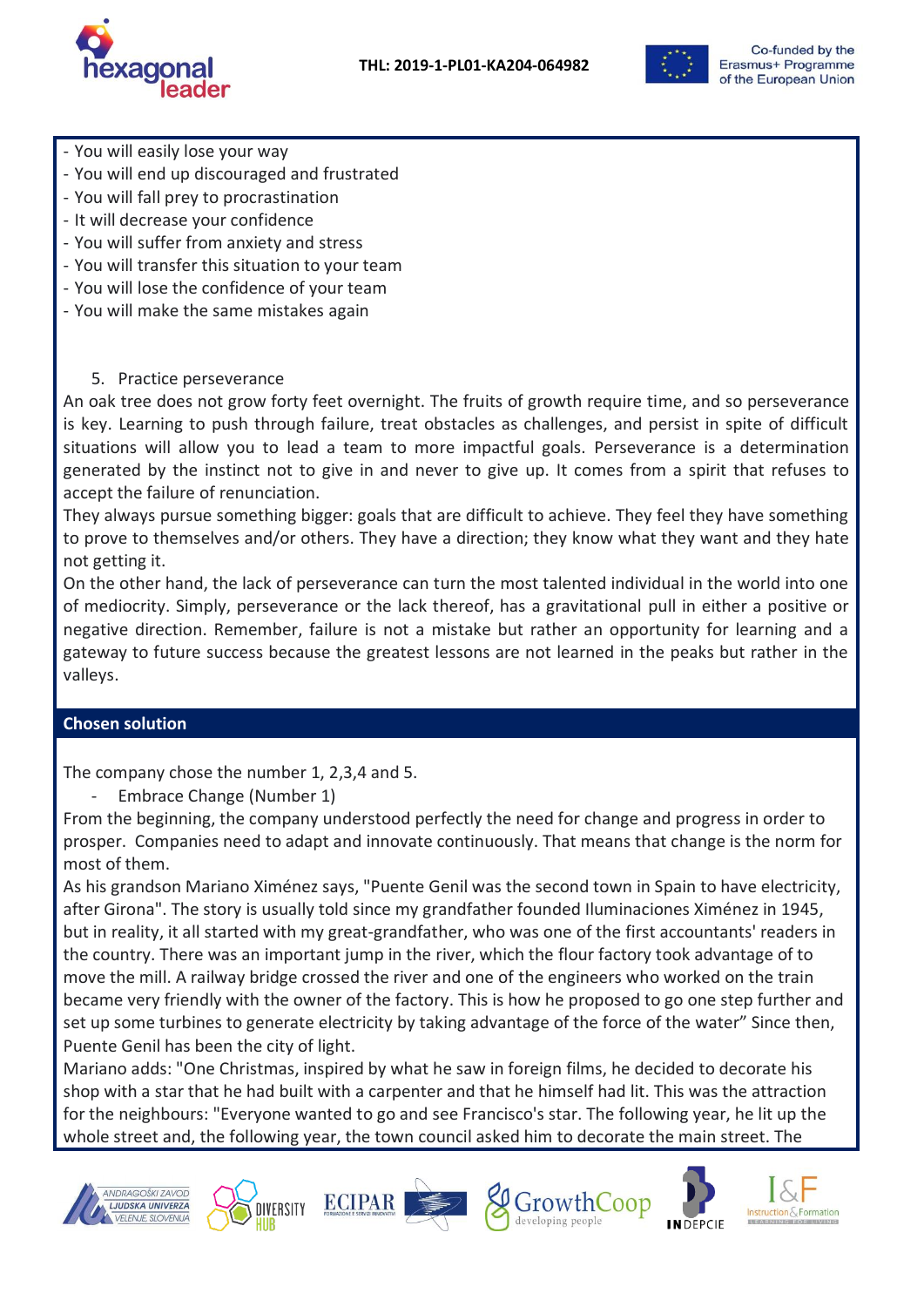



surrounding villages were added in the following Christmas. And so, it was that my grandfather transformed the small electrical components shop into the Ximénez lighting company. My grandfather was the Steve Jobs of lighting in Spain. He began by supplying the fiestas in Andalusia and ended up building a large emporium".

In the 1960s, they started to manufacture their own components and even registered a patent for a revolutionary waterproof lamp holder. "This allowed us to make the leap into decoration with microbulbs that could be adapted to any material and shape".

And so, while in winter they decorated the streets of half of Spain, the rest of the year they were dedicated to manufacturing interior products.

Become self-aware (Number 2)

Only a few years later, with a flourishing and expanding market, the company had to face a major crisis that would eventually be the trigger for its subsequent internationalisation. The raw material for all its structures, the incandescent bulb from which they bought 5 million per year, had become obsolete, having been forced to destroy 25% of their production. A company with no experience in international markets and which was not going through its best times had to set up a whole foreign trade department. Starting a process of internationalisation practically from scratch is not simple. They recognised their own strengths and weaknesses and took responsibility for them, constantly asking for feedback to improve through a programme of continuous professional development, finding suitable professionals and equipping themselves with licences, permits, languages and technology. According to Francisco Jiménez (grandson of the founder), they had made a mistake, not going abroad and seeing where the trends were moving: "when a company does not go abroad, it not only loses clients, but it does not realize what is happening in the world".

The process began by attending the major trade fairs in the sector and recognising the quality of their competence in countries such as France, Austria or Greece (former suppliers). Thus they began to be present at the main events and national and international events in the sector. First recognizing products, novelties, trends, later showing their own progress: "We had to find something very, very new to face the competition and to fight against the stereotype that was the Spanish in 2007, we only exported sun and beach, the industry was not recognized".

- Recognize and reward the value of learning in failure (Number 3)

Mistakes and failures are an inevitable part of the life of organizations, especially when it comes to doing things differently and innovating. Fear of failure is a tough barrier to overcome. Yet without a culture that celebrates failure to - there will be no innovation. By focusing on what is learned through failure, people build resilience - a key factor in creating organizational adaptability. To experience disappointment/ failure should be a stepping stone towards success. Skills such as tolerance for frustration; trying out new ideas or approaches to tasks; trying out different solutions to problems and even asking for help are valuable qualities (even life skills) gained from struggling through failure. Ximénez is a family business created in 1945 that was developed all over Spain and the second generation strengthened that and ended up conquering the national market. The third generation - and more specifically Mariano Ximénez, grandson of the founder, always had international expansion in mind. As he himself acknowledges: "We saw decorative lighting projects in many countries. Much more than in Spain. Places like the USA, Asian countries, Latin America... are places where there is a lot of lighting, a lot of decorative lighting is used. It was in 2004 when we made the first attempt to go out to the international market, which was a very simple action, going to a fair in Germany. I call it 'attempt'











Instruction & Formation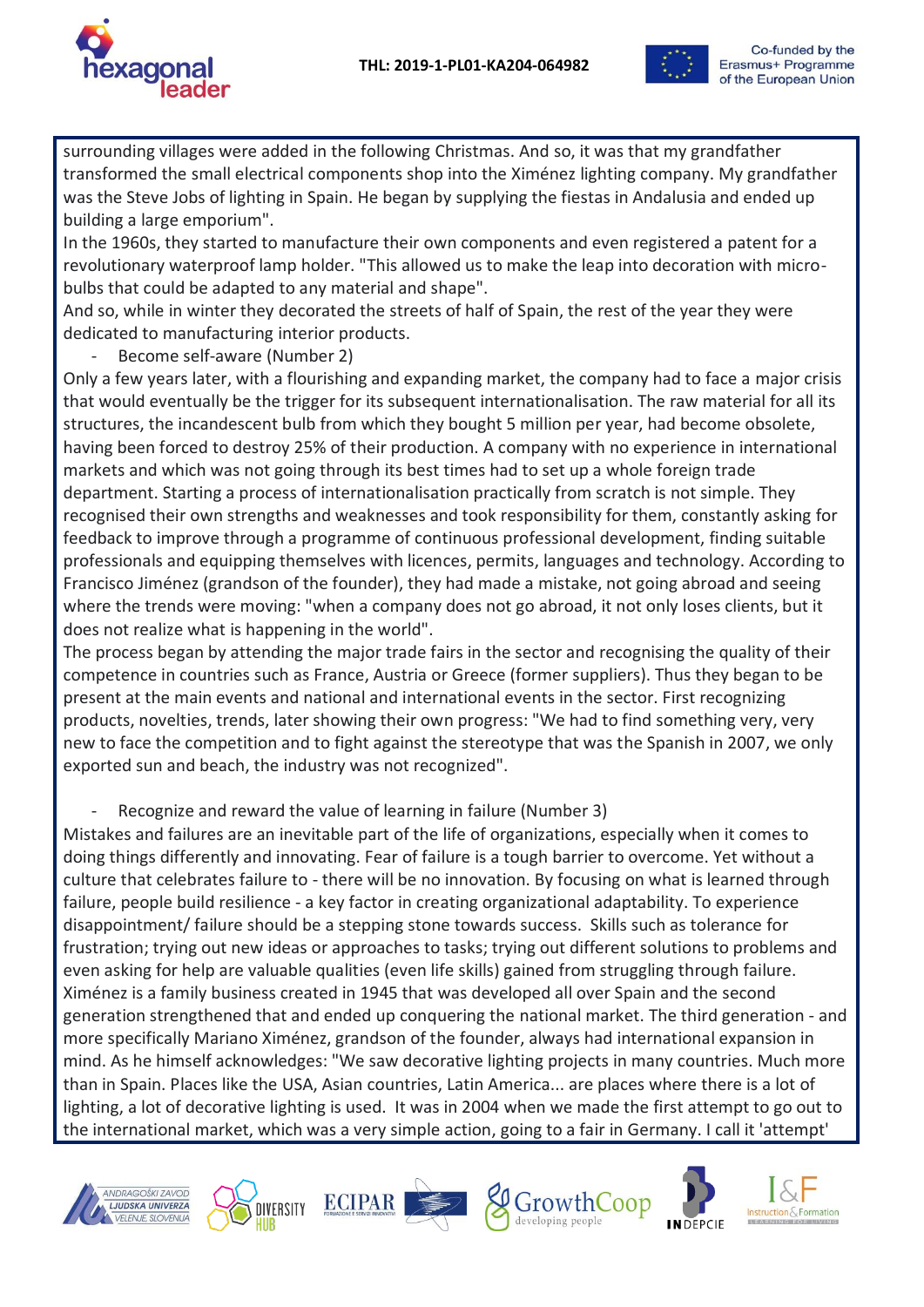



because we went for two years but we realised that the product was not yet ready for the international market. It lacked the issue of certifications; it was not adapted. And after two fairs with many expectations but few results, we stopped and adapted the product totally to the European certificates and conditions"

Focus on the process as an ongoing project (Number 4)

To make a goal a reality, it is best to focus all our emotions, motivations and strategies on the processes, not just on the objective. What really counts is what we do on a daily basis. In this sense, Iluminaciones Ximénez has been aware of the importance of all the steps to be taken to achieve this, such as delivering the product to the final consumer, the competition, the costs and most importantly, the customers, achieving a total satisfaction experience.

In Mariano's words: "We have managed to produce projects that our clients, apart from enjoying the decorative aspect, live an experience in themselves. This means that people travel to the places where we install these projects and that, in short, they move around. Moving people to have that experience is the secret of the success we are having lately. We have more and more problems and difficulties to compete in price with companies that manufacture in low-cost countries. Bear in mind that any of them manufacture 80% in Asia, in China specifically, and the rest in Eastern countries such as Bulgaria, Romania and even Tunisia. Prices are 'hyper-competitive' and it costs us our lives to continue manufacturing here in Spain. Our strategy is one of differentiation. Of very defined and polished projects that make our customers live experiences"

Practice perseverance (Number 5)

Perseverance is one of the key ingredients to achieve anything worthwhile in life and professionally. Growth is not always linear: there are often ups and downs. Sometimes it can even feel like you've taken two steps backwards when you were trying to move forward. It is at times like these that perseverance is most useful; it encourages us to keep going.

Iluminaciones Ximénez has had to face several setbacks throughout its history, such as the process of technological transformation that the company has undertaken to integrate LED technology in all its projects, the beginning of an internalisation process practically from scratch, competition with low-cost manufacturing countries the generational change. It is one of the few family businesses in this country that reaches the third generation. A little less than two out of ten achieve this survival. Part of its growth has been based on its perseverance, facing challenges and overcoming them. These have helped them to grow as professionals and to position themselves as an international reference in the ornamental lighting sector, reaching 25 countries this year.

Francisco Jiménez, son of the founder explains: "As far as the future is concerned, the company's focus is on continuous improvement through technological innovation and a tireless commitment to responsible consumption, as well as constant expansion to a greater number of cities around the world".

## **Rationale of the decision taken**

In Ximénez all its generations have been characterized by having a growth mindset and not being afraid of change or going out of their comfort zone. They have seen every setback as an opportunity to learn. For them, success comes from the consistent effort to work through challenges with a focus on process rather than outcome, a clear example of growth-minded leaders. On the other hand, the company's strategy is centred on differentiating itself from the rest of the companies in the same sector with very











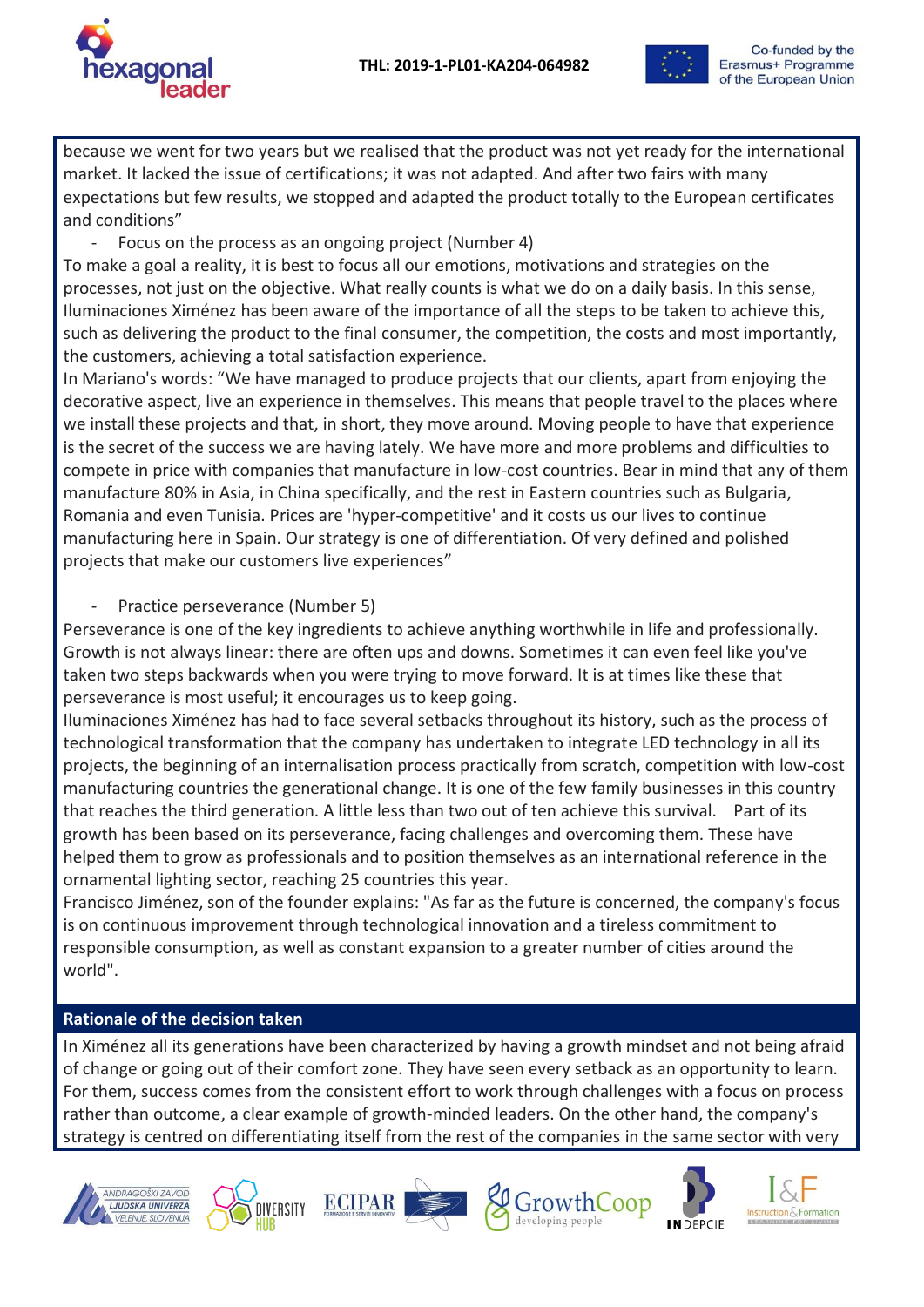



defined and polished projects that make its clients live experiences, as well as its growth at an international level.

This achievement was only possible thanks to the growth mentality of the three generations, who supported and inspired his team to develop their talent and expand the business.

On the other hand, the planning of generational change carried out within the company has been essential to maintain the family business structure. Proper planning has not only allowed the progressive adaptation to the new role of each of the family members, but has also facilitated this process. The family is not a business, the business belongs to the family.

"It's a job that passes from parents to children," says Mariano: "I always say that this is a family business from beginning to end"

#### **Solution implemented in practice**

The company has evolved from providing a service such as street lighting in cities, which it also continues to do more and more efficiently, to designing and producing authentic works of art with the support of international designers such as Adolfo Domínguez, Amaya Arzuaga, and architects such as the German Ben Busche, who create elements that make light a product marketed worldwide. The group enjoys an excellent positioning and is continuously expansion process towards new foreign markets. Ilmex has changed the concept of lighting and decorating the streets with designs that are also eye-catching during the day and that create shows. The "Wow effect", causing surprise, amazement and admiration. The light and sound tunnel installed in Calle Larios in Malaga in the Christmas 2016 is an example of these actions (it is estimated that only this installation received more than 2.7 million visits).

The company is also daring with record projects, such as an Osborne bull with 22,000 LED bulbs and the largest Christmas tree in Europe (55 metres) in Granada. These are projects that have wide media coverage and represent a remarkable push for the company's notoriety. As reflected in the manager's own words:

"We adapt the product completely to European certificates and conditions. We transformed the factory completely to be able to make this type of product and it was already in a second initiative, in 2009, when we started again the international journey with our own department in fairs, to make known a product a little different to what was being done until then. More contemporary, with more polished finishes and above all, and very importantly, manufactured in Spain, in Europe. Because most of the companies that competed worldwide manufacture in low-cost countries. Moreover, unlike these companies, we were in charge of transport and installation. After this second stage with more intensity and a very defined product, with work and effort, doors and markets began to open in different parts of the world. This has allowed us to create more concrete projects which have given us more international development, because in the end, until you make a project that puts you on the map, they do not start to look at you and trust you"

#### **Lesson learned**

- View challenges as opportunities: Having a growth mindset means relishing opportunities for self-improvement.